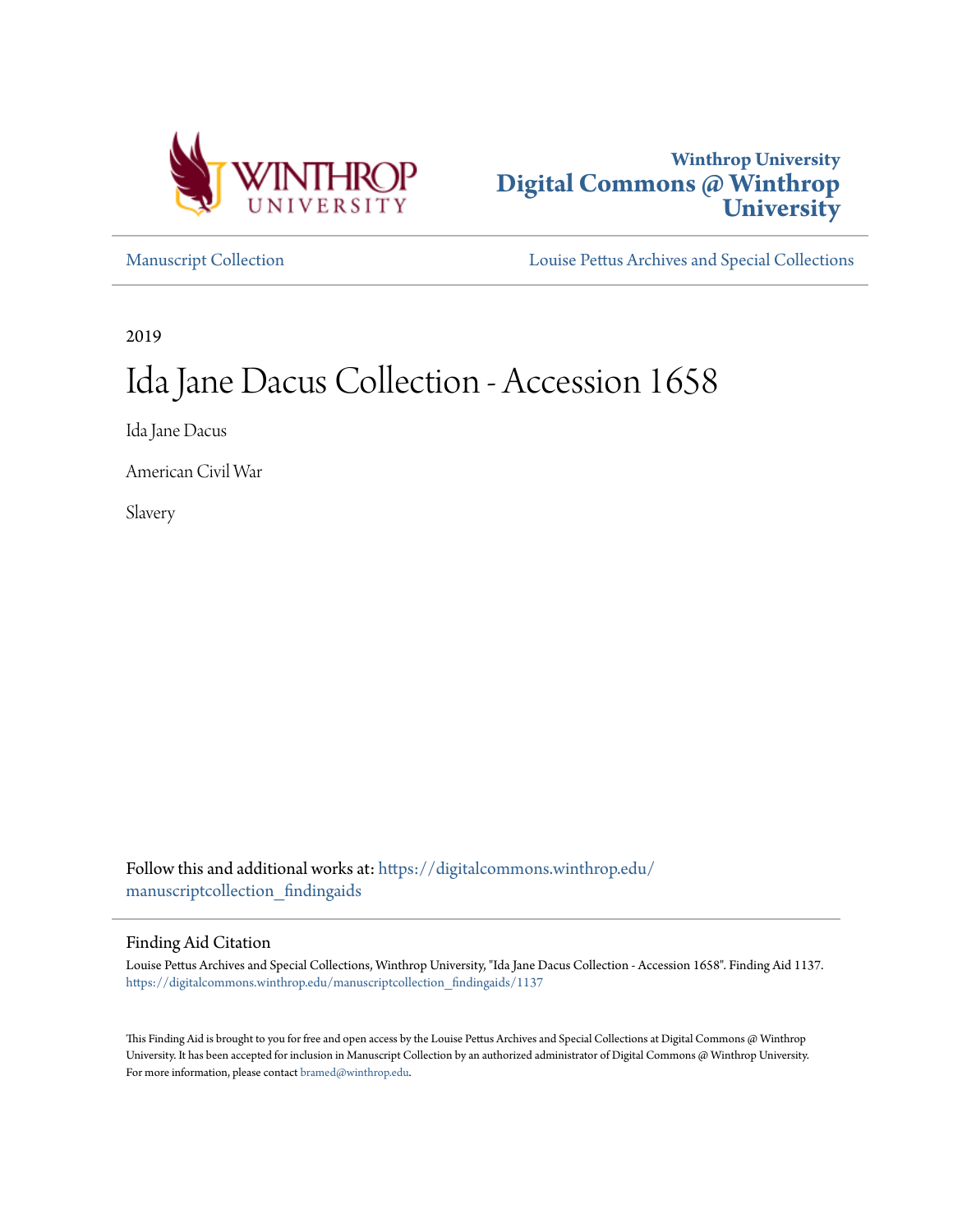# **WINTHROP UNIVERSITY LOUISE PETTUS ARCHIVES & SPECIAL COLLECTIONS**

# **MANUSCRIPT COLLECTION**

# **ACCESSION 1658**

# **IDA JANE DACUS COLLECTION**

**1795-1902, 1927**

**1 Box**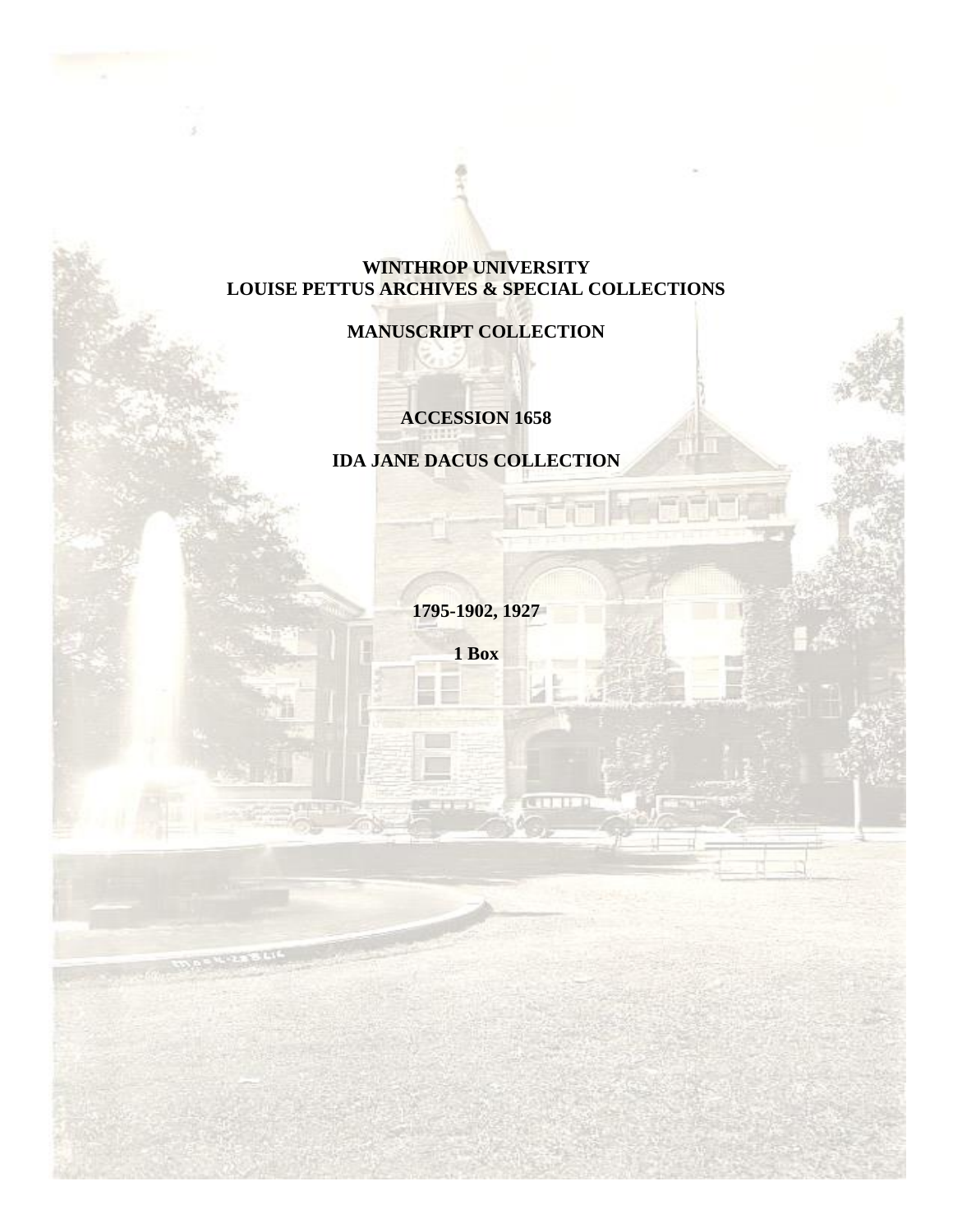#### **WINTHROP UNIVERSITY**

#### **LOUISE PETTUS ARCHIVES & SPECIAL COLLECTIONS**

#### **MANUSCRIPT COLLECTION**

ADDITIONS: \_\_\_\_, \_\_\_, \_\_\_

ACC. NO.: **1658** PROCESSED BY: Abby B. Hieber NO. OF SECTIONS: \_11\_

#### **IDA JANE DACUS COLLECTION**

**I**

Provenance: The Ida Jane Dacus Collection was transferred from the Ida Jane Dacus Library.

Linear feet of shelf space occupied: .25 Approximate number of pieces: 2000

Restrictions: Open to researchers under the rules and regulations of the Louise Pettus Archives & Special Collections at Winthrop University.

Literary Rights: For information concerning literary rights please contact the Louise Pettus Archives & Special Collections at Winthrop University.

Scope and Content Note: **This collection consists of letters and autographs Miss Ida Jane Dacus collected from famous authors and politicians. There are also photographs, deeds and land records, financial records, poems and sonnets, notices, memorabilia mostly from the 19th century. Most of these documents are related to South Carolina during the American Civil War and in particular to the Confederate States of America, however some are pre-Civil War. The deeds and land records all relate to property in Wake County, NC. Some of this material may have been on display in the museum that was in the Tillman Science Building which was razed in 1962, at which point hey may have been brought to the library and mixed with Ida Jane Dacus' collection of Autographs and letters.** 

**Ida Jane Dacus (1875-1964) was the first professionally trained librarian in the State of South Carolina, was a member of the Winthrop College Class of 1898, and Winthrop librarian for 45 years retiring in 1945.** 

Transfer of items: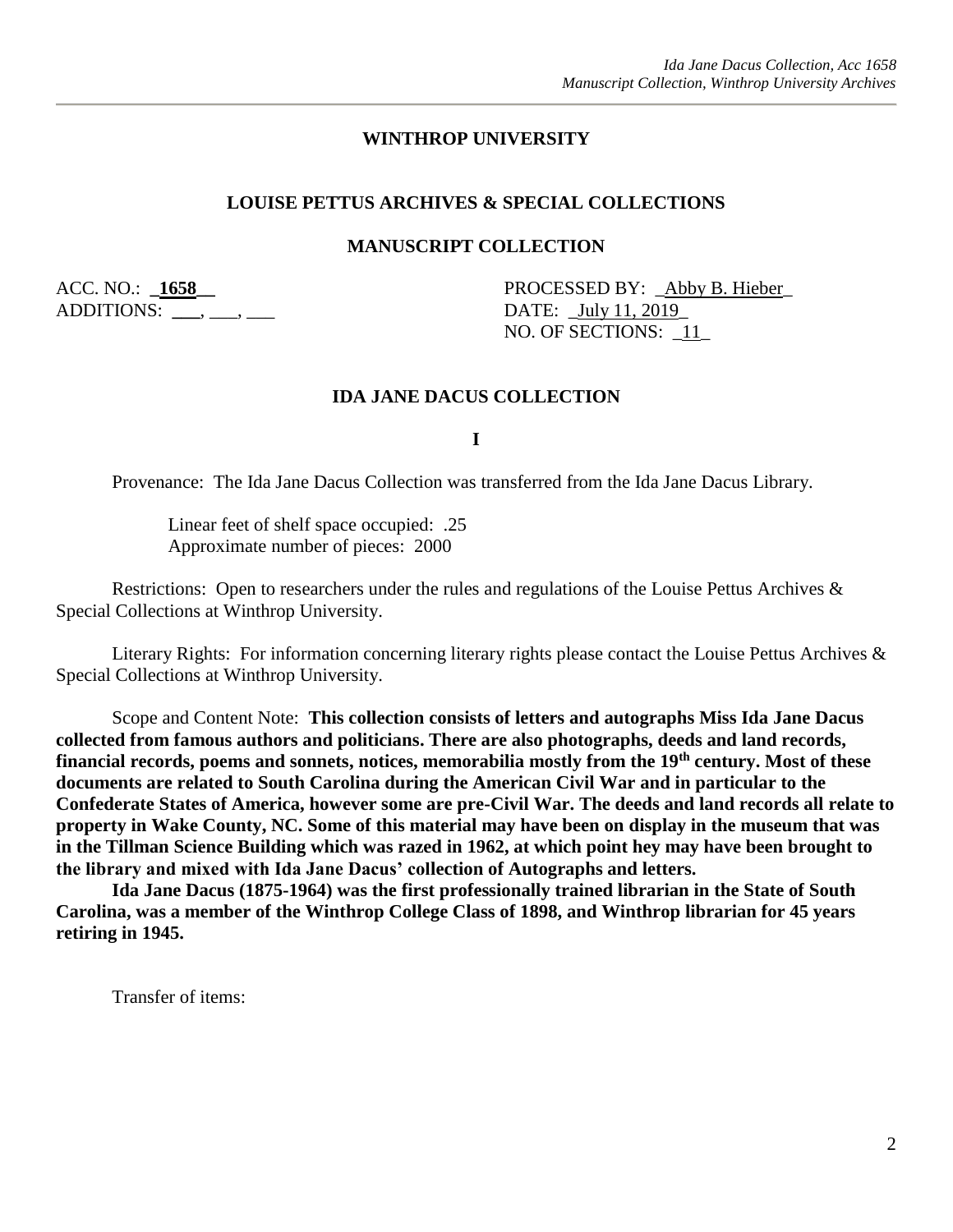### **II**

#### **BIOGRAPHICAL NOTE**

#### **IDA JANE DACUS, LIBRARIAN by Louise Pettus**

Winthrop University's first library was nothing more than a study hall with a few books donated and some bought with a \$50 gift from Robert C. Winthrop who chaired the Peabody Fund that provided Winthrop's first financial assistance.

The need for books was keenly felt by the young president, D. B. Johnson, who was destined to serve Winthrop as its head for the next 42 years. Johnson siezed every opportunity to acquire books. Since 1896 the Winthrop library has been a depository of government documents.

Ida Jane Dacus enrolled as a student in 1896, one year after Winthrop moved to Rock Hill. There was provision for three service scholarships for students to keep the study hall-library. Ida Jane was given one of the scholarships. At the end of her junior year, Dr. Johnson asked her to take over the library full time. The library had only about 200 books.

Three years later, following a competitive examinantion, Miss Dacus had won a scholarship to Drexel Institute in Philadelphia to study library science. Only 20 applicants from across the nation were accepted by Drexel.

When Miss Dacus received her certificate from Drexel she became the first professionally trained librarian in South Carolina. She returned to a library holding of 5,184 books and 5,000 volumes of government publications.

Three years later, in 1905, Carnegie Library (now Rutledge Building) was completed. The building was enlarged in 1928, greatly expanding its book capacity.

As time passed, Miss Dacus' tall, regal figure became well-known to generations of Winthrop students. Students recognized her as mistress of two distinct domains. In the library, she governed by raising her fingers to her lips and with two "sh-h-hes" all would be quiet.

Behind the library, when her day's work was done, she was likely to be seen wearing an apron and carrying pruning snips. The beautiful garden with flowers of every hue became "Miss Dacus' garden." A student heard exclaiming over the beauty was likely to have Miss Dacus ask, "Do you have a vase or glass in your room?" Miss Dacus would then swoop down and cut a rosebud or peony, or whatever was in bloom, for the lucky girl.

Miss Dacus retired in 1945 after 45 years of service to Winthrop College. She returned to Williamston, S. C. where she managed a farm she had inherited. The library holdings were then 62,500 volumes and 15,000 pamphlets and documents, or roughly 33 books per student.

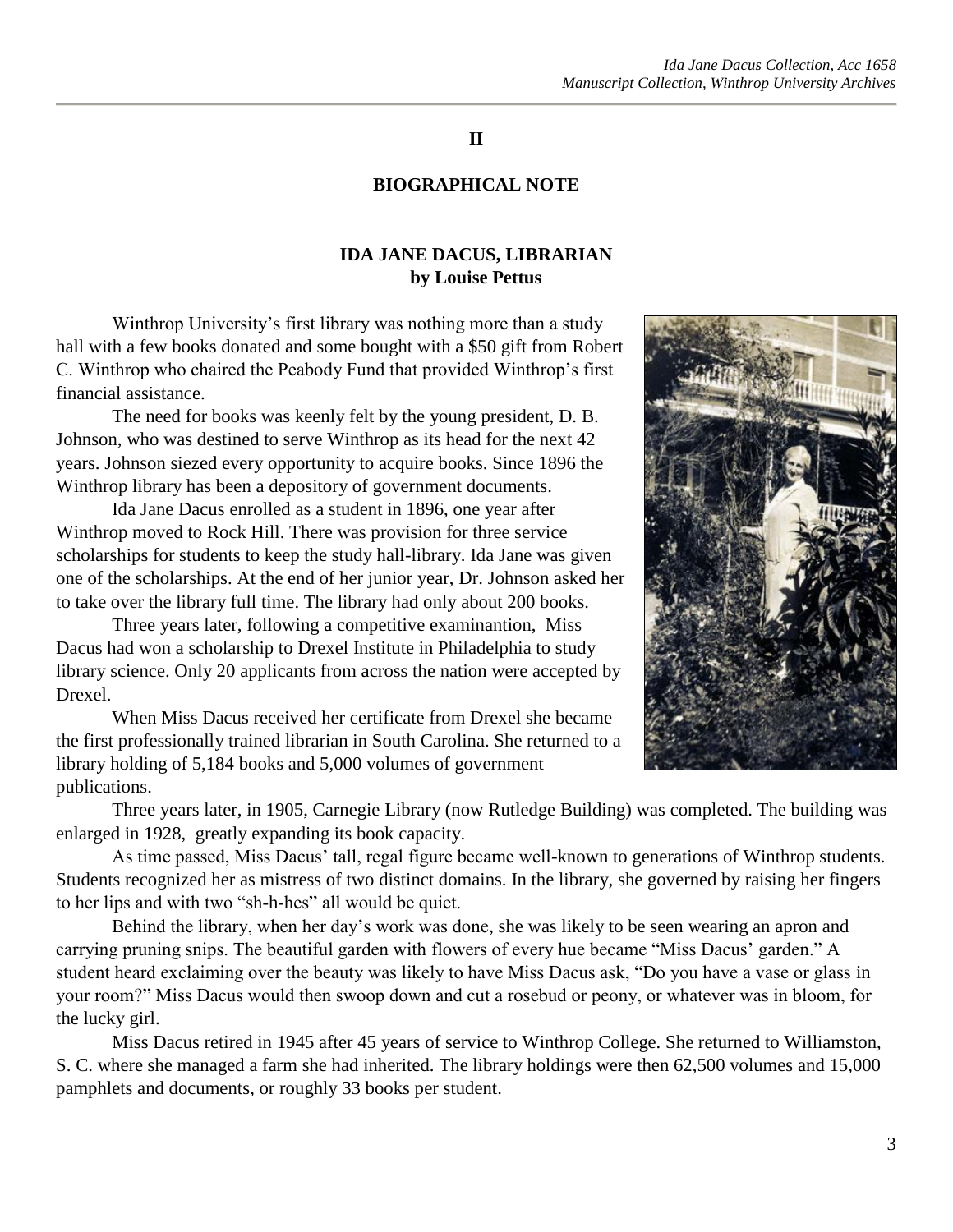By the late 1960s the Carnegie Library no longer had enough space for the books, documents, bound newspapers, etc. along with reading room space for students. A new library was built across the street in front of the Winthrop Training School.

The books were transported across Oakland Avenue from the old library to the new by Winthrop workers and students in the fashion of a "bucket brigade."

On October 18, 1969 the Dacus Library was dedicated. As for the name, there could have been no other choice. (The name is correctly pronounced "Day-cus," and not "Dack-us" as current students often mispronounce it.)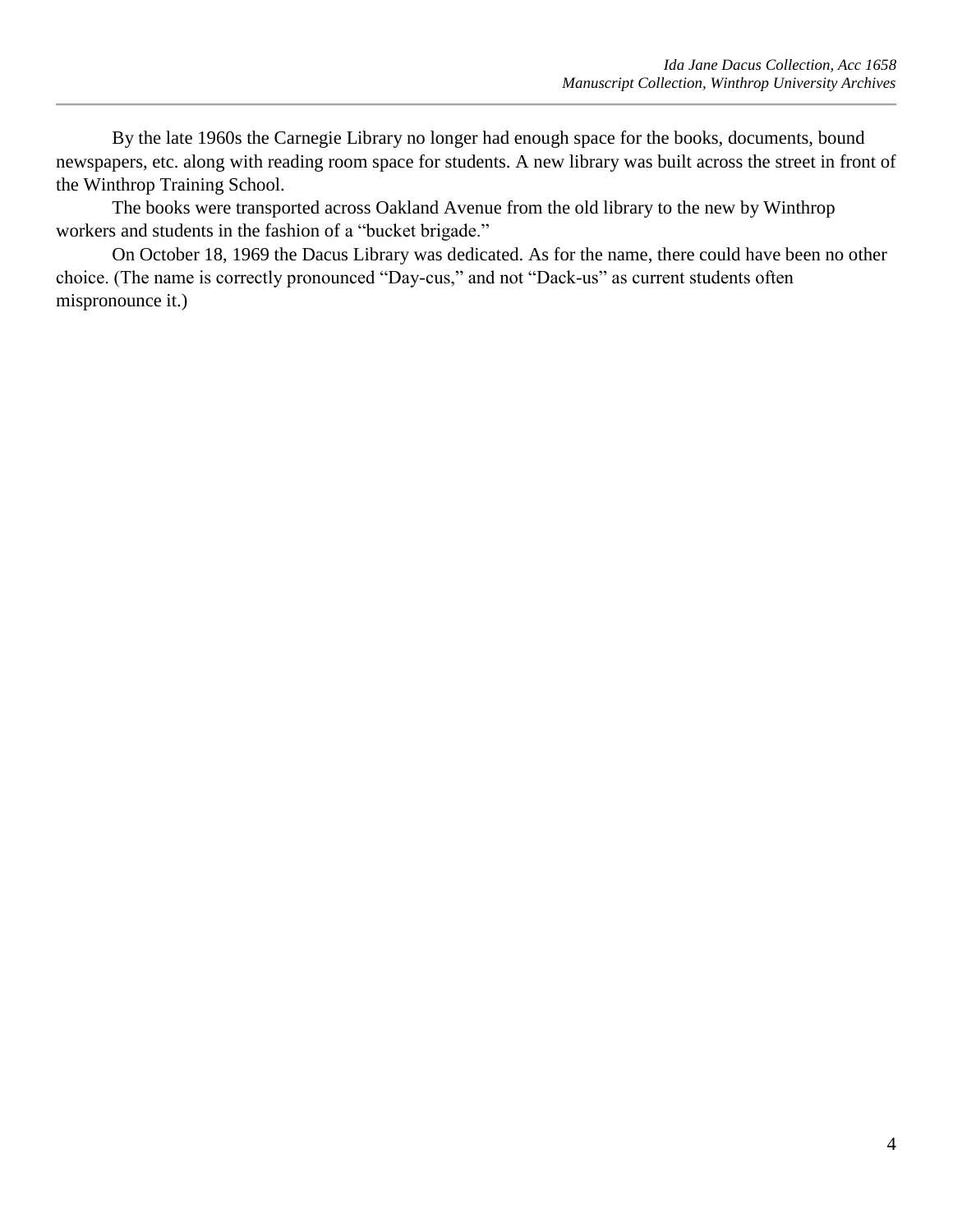# **III**

# **DESCRIPTION OF SERIES**

|              | <b>Box(es)</b> Folder(s) |                                                                                                                                                                                                                                                                                                                                                                                                                        | Year(s)       |
|--------------|--------------------------|------------------------------------------------------------------------------------------------------------------------------------------------------------------------------------------------------------------------------------------------------------------------------------------------------------------------------------------------------------------------------------------------------------------------|---------------|
| 1            | $1 - 22$                 | <b>AUTOGRAPHS</b><br>This collection consists of autographs that Ms. Dacus requested.<br>Signatures include those from politicians such as Wade Hampton &<br>Robert Winthrop as well as writers & poets such as Mary Eleanor<br>Wilkins Freeman & Mark Twain. These autographs span numerous<br>dates from the eighteenth century to the nineteenth century.<br>*See Appendix I for a detailed list of the autographs. | 1851-1902     |
| 1            |                          | 23-44 LETTERS<br>This series consists of letters that were addressed to Ms. Dacus as well<br>as those to various recipients. Letters include a conversation Ms.<br>Dacus had with Robert A. Thompson regarding library matters. Ms.<br>Dacus also saved correspondences between individuals such as Jon F.<br>Massey & Frank Morrison during the Civil War.<br>*See Appendix II for a detailed list of the letters.    | 1856-1922     |
| 1            |                          | 45-47 PHOTOGRAPHS<br>This series consists of three photographs. One photograph is of<br>Edward Biggers Mobley (1840-1904) and his body servant and former<br>slave, Hampton Stratford (born ca. 1824). The other two photographs<br>are of Confederate monuments, one if Camden, SC and the other in<br>Newberry, SC.<br>*See Appendix III for a detailed list of the photographs.                                     | ca1890s, 1902 |
| 1            |                          | 48-53 DEEDS OF SALE AND LAND RECORDS<br>This series consists of indentures, deeds, and articles of agreements<br>related to land in Wake County, NC. There is also a deed of sale for a<br>slave woman named Nice (?) in Wake County, NC.<br>*See Appendix IV for a detailed list of the deeds.                                                                                                                        | 1795-1848     |
| 1            |                          | 54-62 FINANCIAL RECORDS<br>The financial records consists of purchase lists, stock certificates,<br>promissory notes, tax receipts and Confederate States of America War<br>bonds mostly from the American Civil War era.<br>*see Appendix V for a detailed list of the financial records.                                                                                                                             | 1820-1865     |
| $\mathbf{1}$ |                          | 63-64 POEMS AND SONNETS<br>This series consists of a Margaret Junkin Preston (1820-1897) poem<br>and a sonnet by Henry Timrod (1829-1867). Both were considered to<br>unofficial poet laureates of the Confederacy.<br>*See Appendix VI for a detailed list of the poems and sonnets.                                                                                                                                  | nd            |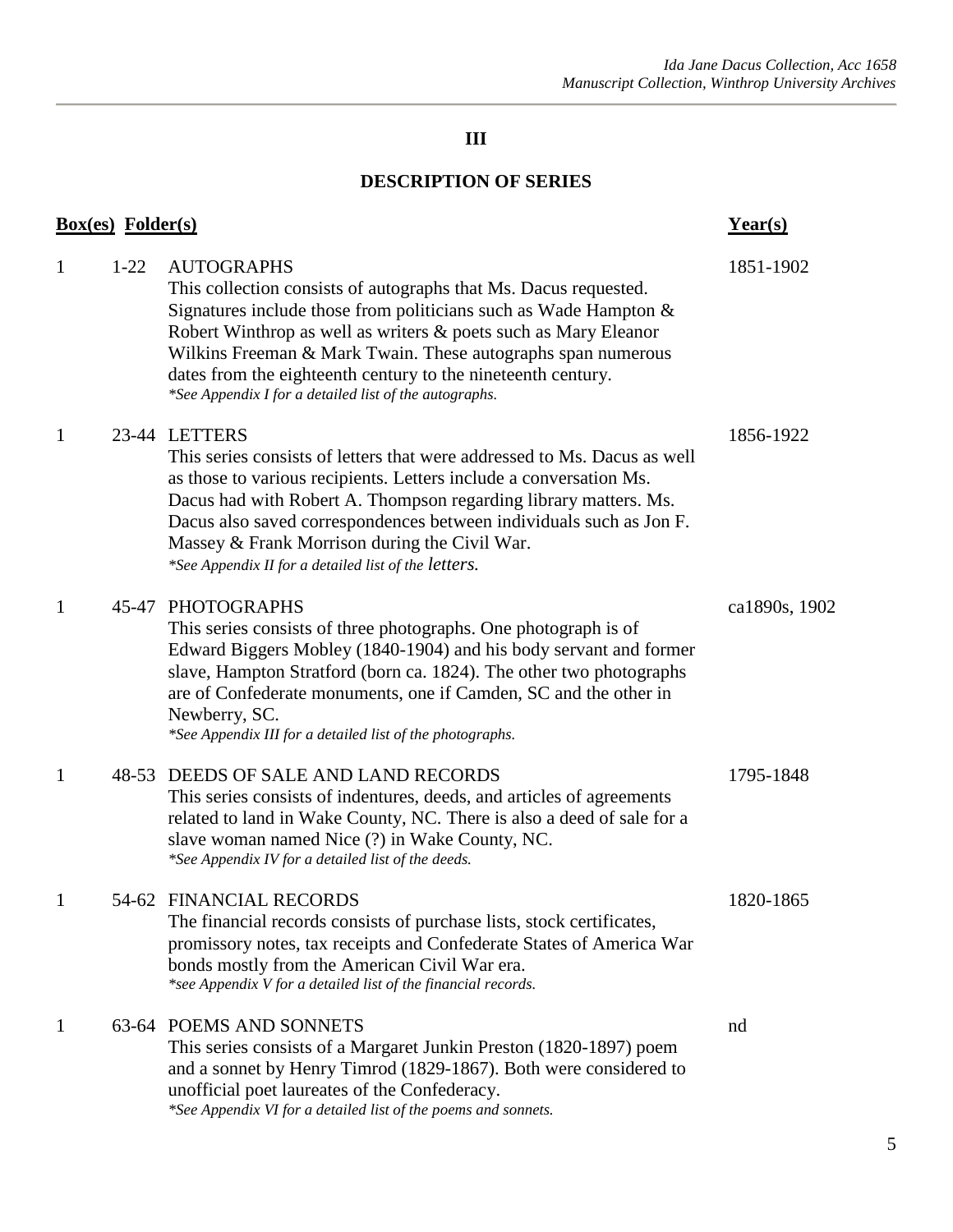# **III**

# **DESCRIPTION OF SERIES (cont.)**

|   | $Box(es)$ Folder $(s)$ |                                                                                                                                                                                                                                                                                                                                                                                                                                      | Year(s)          |
|---|------------------------|--------------------------------------------------------------------------------------------------------------------------------------------------------------------------------------------------------------------------------------------------------------------------------------------------------------------------------------------------------------------------------------------------------------------------------------|------------------|
| 1 | 65-67                  | <b>NOTICES</b><br>This series consists of notices regarding patrol duty in the Town of<br>Aiken. Two of the notices are in regards to the failure of persons to<br>perform their duty.<br>*See Appendix VII for a detailed list of the notices.                                                                                                                                                                                      | 1843, 1844, 1855 |
| 1 |                        | 68-69 CIVIL WAR MEMORABILIA<br>This series consists of a fragment of the Palmetto Flag that flew over<br>Fort Moultrie during the bombardment of Fort Sumter that marked the<br>beginning of the American Civil War and a typescript copy of<br>Confederate General Robert E. Lee's Farewell Speech after the<br>South's surrender at Appomattox Courthouse.<br>*See Appendix VIII for a detailed list of the civil war memorabilia. | 1861, 1927       |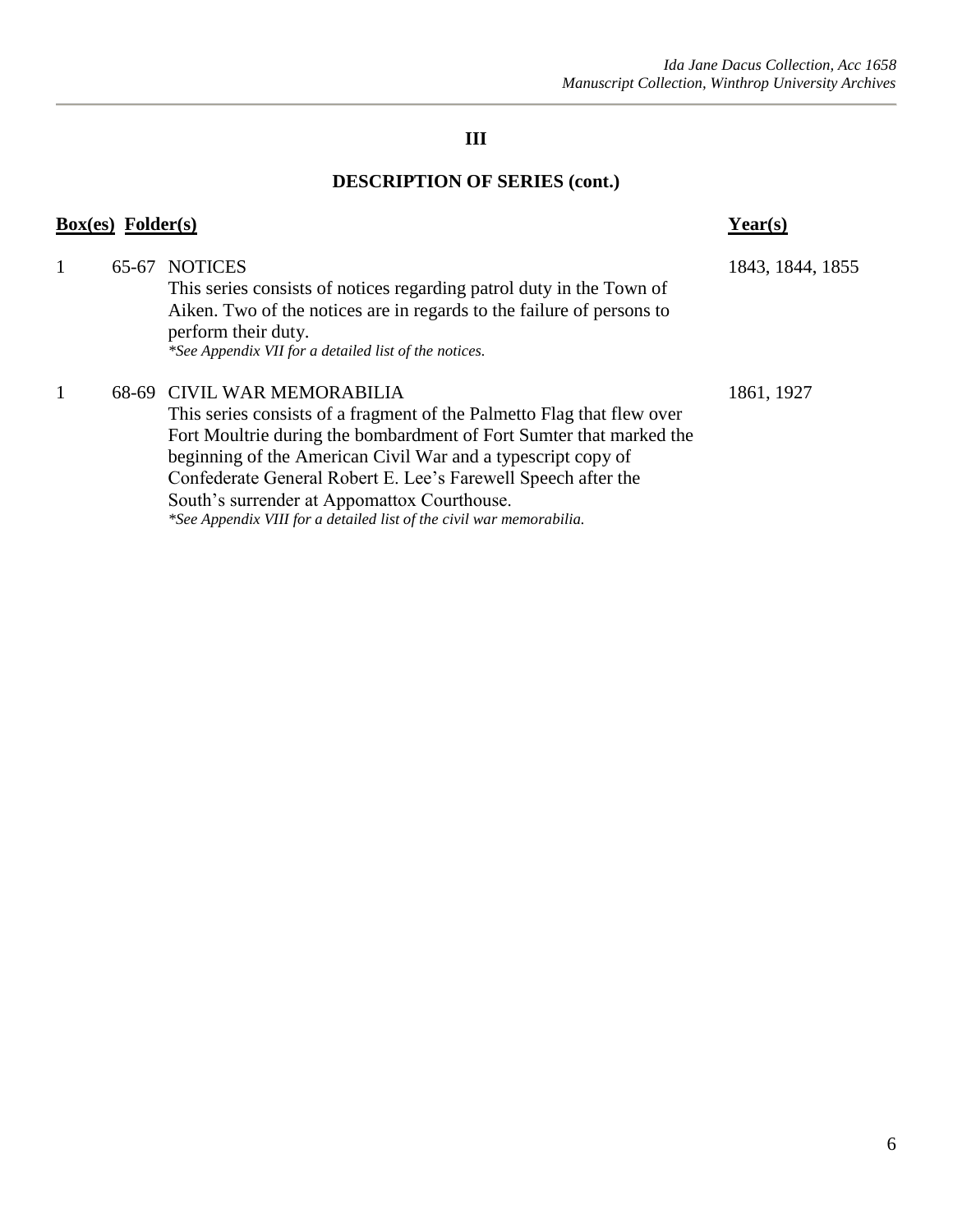# **AUTOGRAPH INDEX**

| <b>From</b>                                                                           | <b>Folder</b>  | <b>Date</b>                  |
|---------------------------------------------------------------------------------------|----------------|------------------------------|
| W.D. Howells<br><b>American Novelist</b><br>1837-1920<br>New York.                    | $\mathbf{1}$   | Oct. $21^{st}$ , 1900        |
| Varina Jefferson Davis<br>Jefferson Davis's wife<br>1826-1906<br>New York.            | $\overline{2}$ | Mar. $30th$ , 1900           |
| Wade Hampton<br>Confederate General & politician<br>1818-1902<br>North Carolina.      | 3              | Aug. $18^{th}$ , $1876$      |
| William Jennings Bryan<br>Lawyer & Politician<br>1860-1925<br>No address.             | $\overline{4}$ | nd                           |
| <b>Edgar Lee Masters</b><br>Attorney, poet, & biographer.<br>1868-1950<br>No address. | 5              | Nov. 8 <sup>th</sup> , 1920. |
| Mark Twain<br>Author<br>1835-1910<br>No address.                                      | 6              | nd                           |
| William Cullen Bryant<br>Poet<br>1794-1878<br>New York.                               | $\tau$         | Dec. $5^{\text{th}}$ , 1851  |
| <b>Joel Chandler Harris</b><br>Author<br>1848-1908<br>Atlanta, GA.                    | 8              | Mar. 19 <sup>th</sup> , 1900 |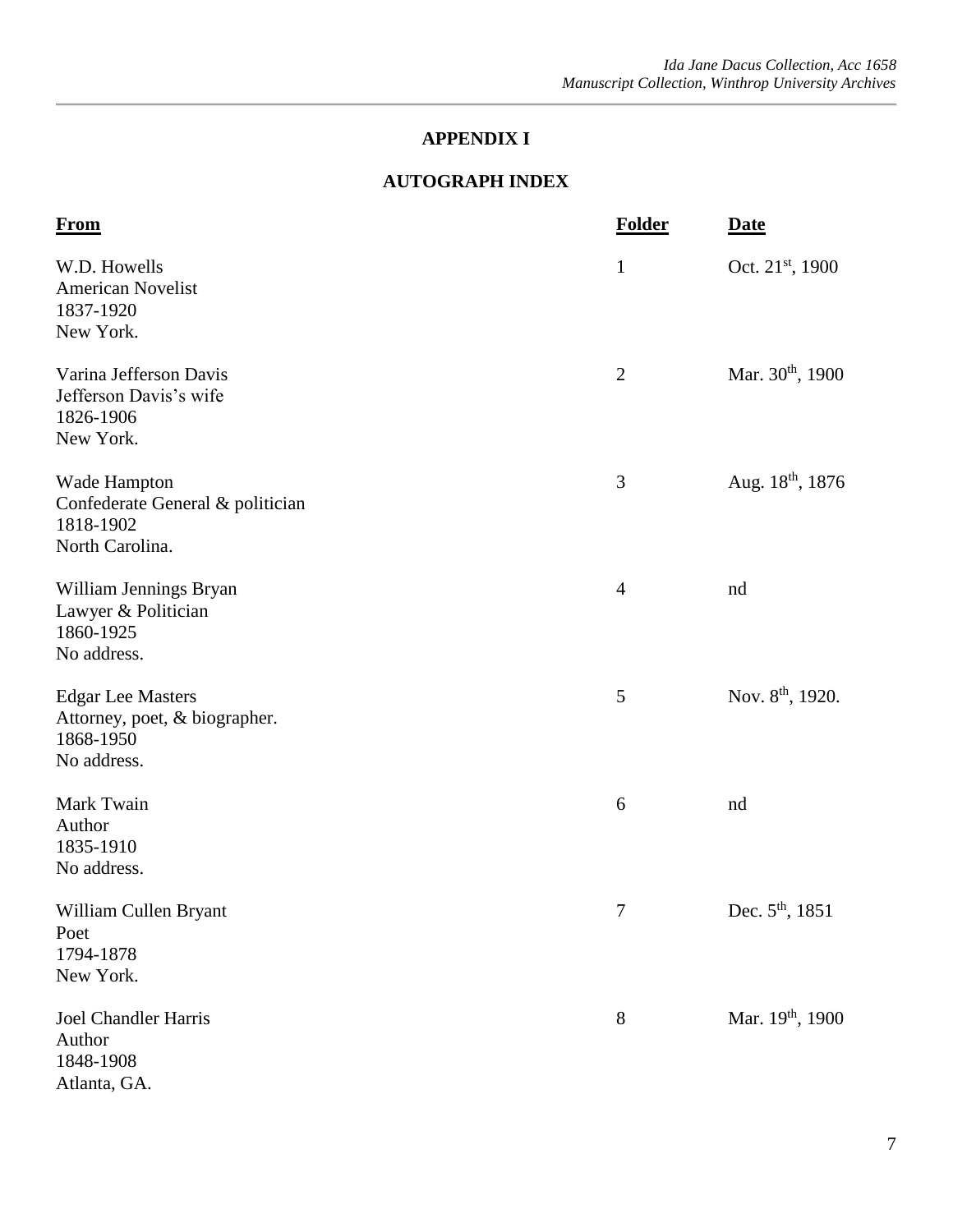# **AUTOGRAPH INDEX (cont.)**

| <b>From</b>                                                                                                                          | <b>Folder</b> | <b>Date</b>                 |
|--------------------------------------------------------------------------------------------------------------------------------------|---------------|-----------------------------|
| Robert Winthrop<br>Speaker of the United States House of Representatives<br>1809-1894<br>Autographed portrait<br>No address.         | 9             | nd                          |
| Charles Henry Smith "Bill Arp"<br>Writer<br>1826-1903<br>No address.                                                                 | 10            | Nov. $2nd$ , 1900           |
| <b>Robert Charles Winthrop</b><br>Former Speaker for the House of Representatives<br>1809-1894<br>Signed poem, "Ode."<br>No address. | 11            | June, 21 <sup>st</sup> 1887 |
| William Gilmore Sims<br>American writer<br>1806-1870<br>Yonkers, N.Y.                                                                | 12            | Sep. 3rd 1867               |
| Wade Hampton<br>Military Officer<br>1818-1902<br>No address.                                                                         | 13            | nd                          |
| Paul Hamilton Hayne<br><b>American Poet</b><br>1830-1886<br>No address.                                                              | 14            | nd                          |
| <b>Archibald Rutledge</b><br>American Poet<br>1883-1973<br>McClellanville, S.C.                                                      | 15            | nd                          |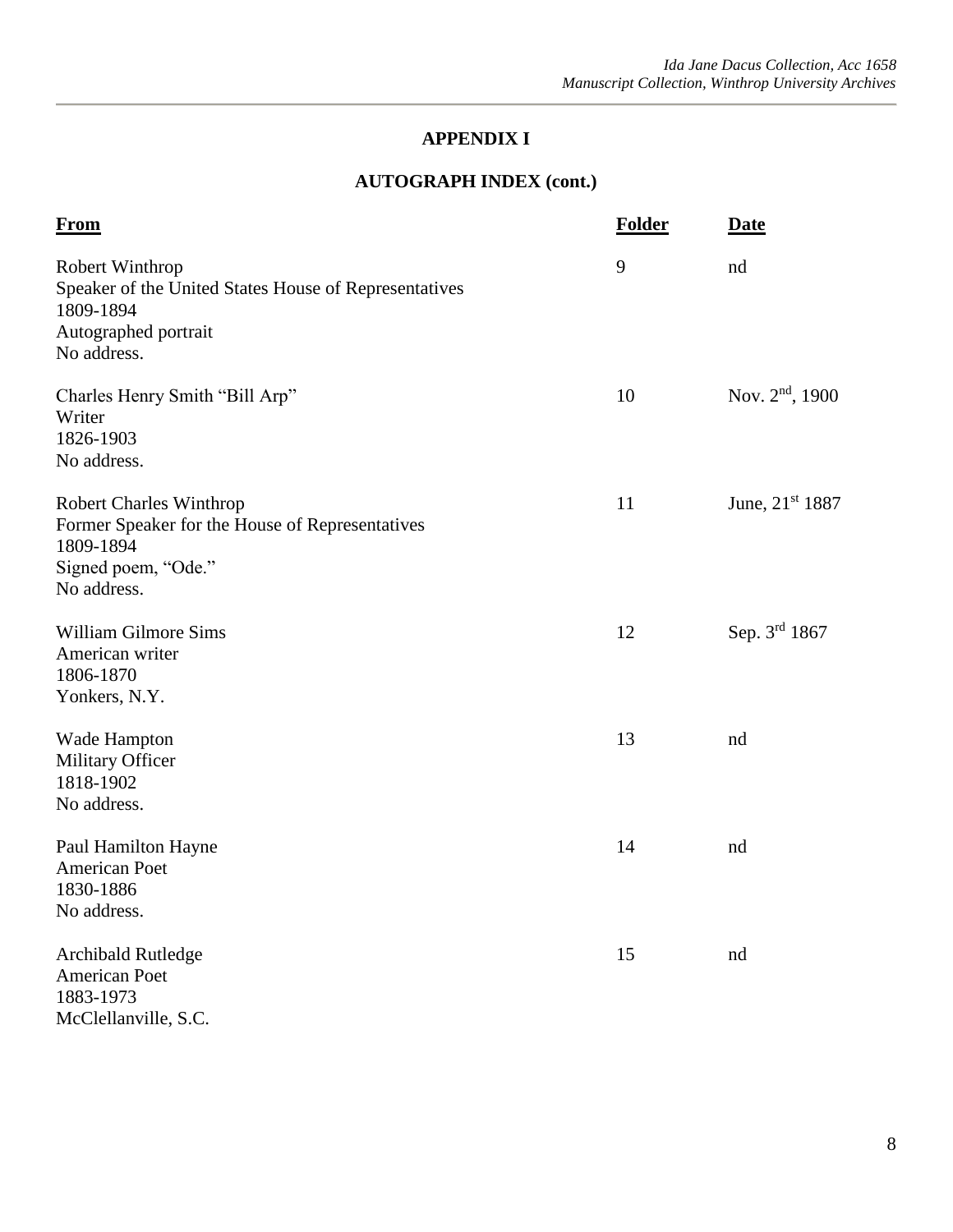# **AUTOGRAPH INDEX (cont.)**

| <b>From</b>                                                                                               | <b>Folder</b> | <b>Date</b>                  |
|-----------------------------------------------------------------------------------------------------------|---------------|------------------------------|
| Mary Johnston<br>Novelist<br>1870-1936<br>No address.                                                     | 16            | Nov. 1900                    |
| John Brown Gordon<br>American General<br>1832-1904<br>Georgia.                                            | 17            | nd                           |
| Francis Hopkinson Smith<br>United States author, artist, and engineer.<br>1838-1915<br>No address.        | 18            | Nov. $19^{th}$ , 1900        |
| Hamilton Wright Mabie<br>American essayist, editor, critic, and lecturer.<br>1846-1916<br>Rock Hill, S.C. | 19            | Nov. $4^{\text{th}}$ , 1902  |
| <b>Ruth McEnery Stuart</b><br>American author<br>1849-1917<br>No address.                                 | 20            | nd                           |
| <b>Edward Southey Joynes</b><br><b>University Professor</b><br>1834-1917<br>No address.                   | 21            | nd                           |
| Mary Eleanor Wilkins Freeman<br>American author 1852-1930<br>Randolph, MA.                                | 22            | Nov. 18 <sup>th</sup> , 1900 |
| W.H. Cogswell<br>President of Walker Evans & Cogswell Co.<br>1922-1994<br>Charleston, S.C.                | 23            | July $2^{nd}$ , 1912         |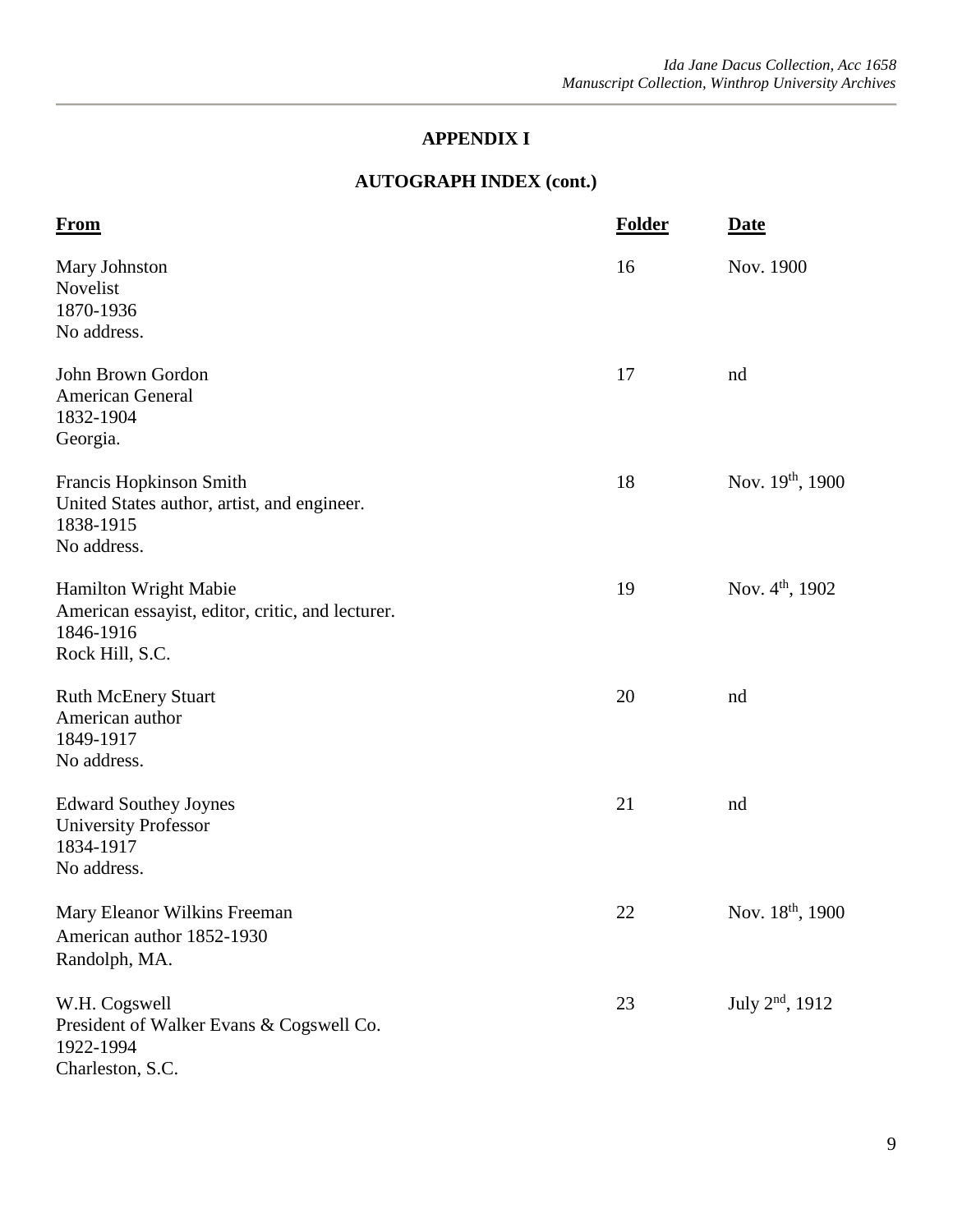# **AUTOGRAPH INDEX (cont.)**

| <b>From</b>                                                                                              | <b>Folder</b> | <b>Date</b>                  |
|----------------------------------------------------------------------------------------------------------|---------------|------------------------------|
| W.D. Porter<br>Opinion of Mr. Porter on the taxing Power of the City Council in S.C.<br>Charleston, S.C. | 24            | Feb. 2nd, 1848               |
| Robert C. Winthrop<br>Former Speaker of the House of Representatives<br>1809-1894<br>Boston, MA.         | 25            | Oct. 26th, 1864              |
| Robert C. Winthrop<br>Former Speaker of the House of Representatives<br>1809-1894<br>Boston, MA.         | 26            | Feb. 11 <sup>th</sup> , 1871 |
| Robert C. Winthrop<br>Former Speaker of the House of Representatives<br>1809-1894<br>Boston, MA.         | 27            | Aug. $22nd$ , 1876           |
| Robert C. Winthrop<br>Former Speaker of the House of Representatives<br>1809-1894<br>Boston, MA.         | 28            | Nov. $12^{th}$ , 1858        |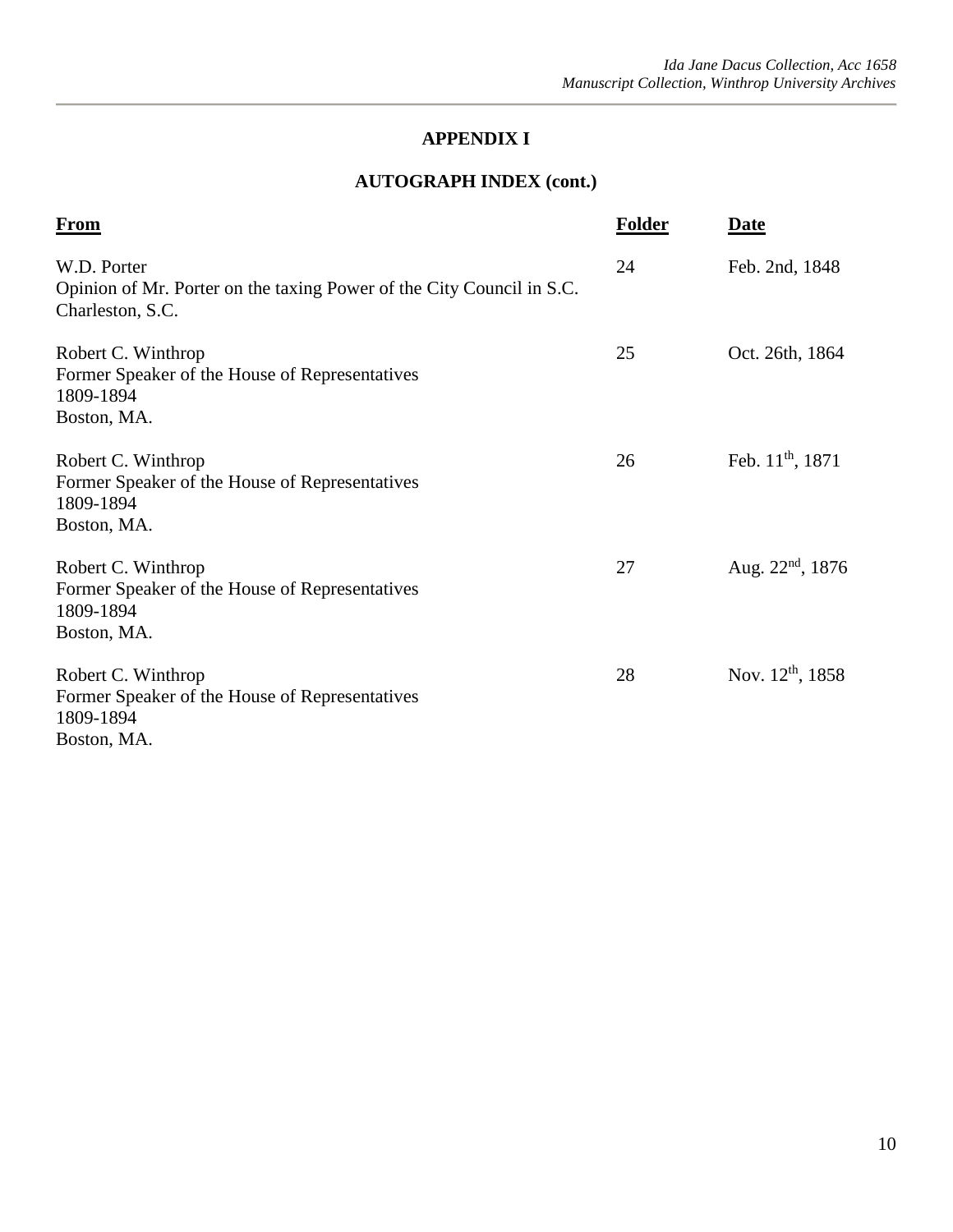# **LETTER INDEX**

| <b>From</b>                                                                                                                                                                                                           | <b>Folder</b> | <b>Date</b>                  |
|-----------------------------------------------------------------------------------------------------------------------------------------------------------------------------------------------------------------------|---------------|------------------------------|
| Unidentified Secretary of Queen Victoria<br>A letter to George Peabody expressing appreciation for Mr. Peabody's<br>assistance to the poor.<br>Letter and accompanying envelope are edged in black.<br>Winsor Castle. | 29            | Mar. 28 <sup>th</sup> , 1886 |
| Robert A. Thompson.<br>Thompson writes to Ms. Dacus in regards to "The Ordinance of<br>Secession" in Winthrop's library.<br>Walhalla, S.C.                                                                            | 30            | June, 1912                   |
| <b>Unidentified Author</b><br>A letter addressed to "My dear Maenaughton."<br>Shrewsbury, England.                                                                                                                    | 31            | Oct. 30 <sup>th</sup> , 1896 |
| Ben F. Vanmetre.<br>Civil War letter.<br>Ellicott's Mills, Maryland.                                                                                                                                                  | 32            | Oct. $11^{th}$ , 1862        |
| Josiah Gilbert Holland.<br>New York.                                                                                                                                                                                  | 33            | Dec. 29 <sup>th</sup> , 1879 |
| Mrs. Benjamin Franklin<br>Letter from Perry concerning books written about Governor Benjamin<br>Franklin Perry. The Governors wife also included a photograph of her<br>husband.<br>Greenville, S.C.                  | 34            | Apr. $12^{th}$ , 1890        |
| John C. Van Dyke<br>Letter to professor Breazeale expressing regret that he cannot lecture at<br>a college Art Club. An envelope from the Hotel Almada is included.<br>Guaymas, Sonora, Mexico.                       | 35            | Feb. $23^{\text{rd}}$ , 1900 |
| William H. Hayne<br>Letter to Ms. Dacus. Envelope included.<br>Grovetown, GA.                                                                                                                                         | 36            | Nov. 20 <sup>th</sup> , 1900 |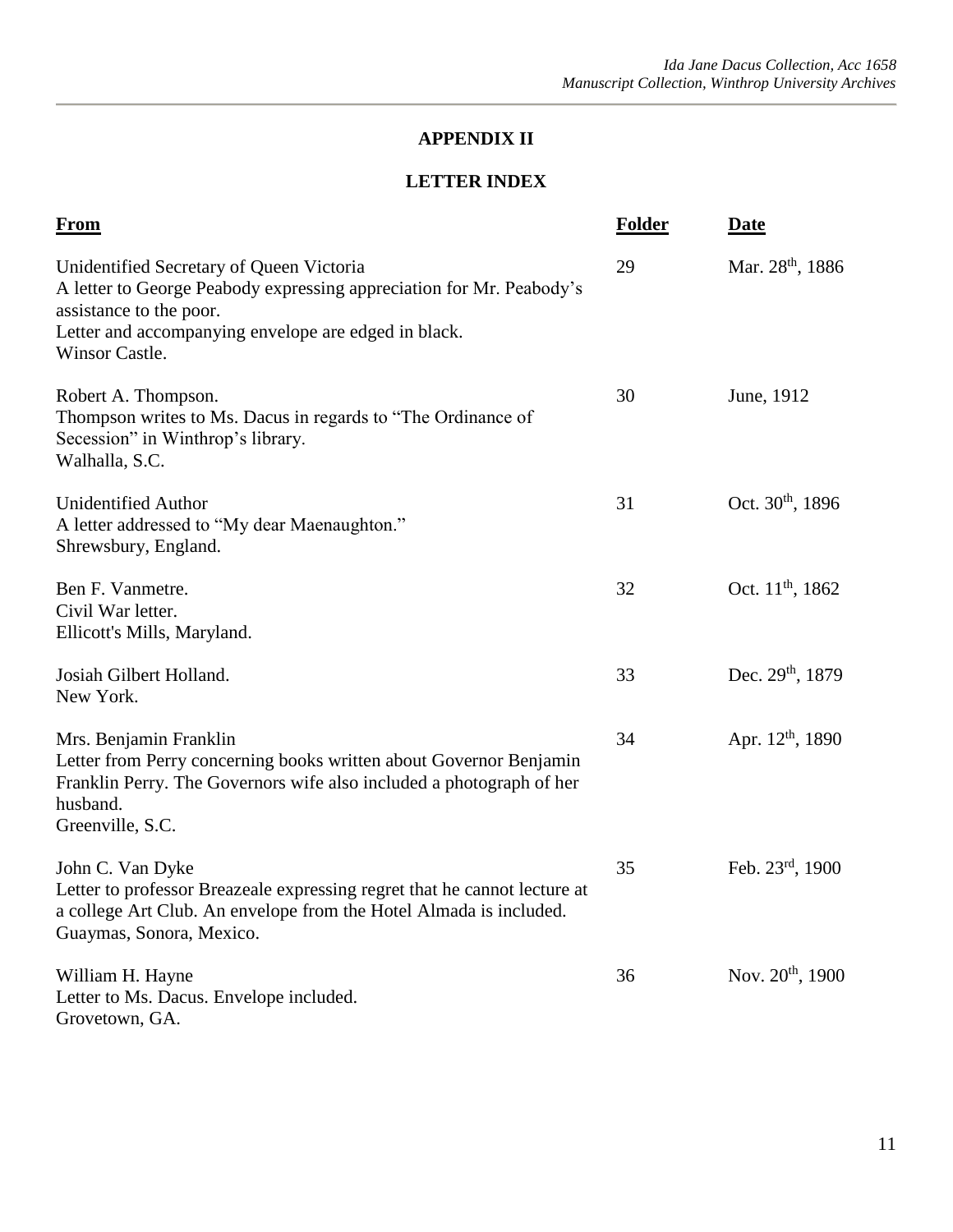# **LETTER INDEX (cont.)**

| <b>From</b>                                                                                                                                                                                                             | <b>Folder</b> | <b>Date</b>                  |
|-------------------------------------------------------------------------------------------------------------------------------------------------------------------------------------------------------------------------|---------------|------------------------------|
| William A. Courtenay<br>Oconee County, S.C.                                                                                                                                                                             | 37            | Nov. 18 <sup>th</sup> , 1903 |
| <b>Unidentified Author</b><br>Letter addressed to "my dear Brother," from "your ever affectionate<br>sister."<br>Lancaster, S.C.                                                                                        | 38            | July $15^{th}$ , 1861        |
| George Armstrong Wauchope<br>Letter to Ms. Dacus and including a poem titled, "Wade Hampton"<br>Rides Today."<br>Columbia, S.C.                                                                                         | 39            | Nov. 14 <sup>th</sup> , 1922 |
| Harry Stillwell Edwards<br>Letter to Ms. Dacus with portrait pasted on the lower Right corner.<br>Macon, GA.                                                                                                            | 40            | Apr. $23^{\text{rd}}$ , 1900 |
| E. L. Baxter Davidson<br>Letter to Winthrop College. Inside, there is a photocopy of a<br>Certificate of Learning issued to John Graham, who had been a student<br>at Liberty Hall in Charlotte, N.C. in the year 1778. | 41            | Nov. 15 <sup>th</sup> , 1931 |
| Mrs. Madeleine Henry<br>A series of four letters to the "librarian" (Ms. Dacus) of Winthrop<br>University.<br>Calvados, France.                                                                                         | 42            | May 12 <sup>th</sup> , 1972  |
| Jon F. Massey<br>Letter written during the Civil War to Frank Morrison.<br>Richmond (VA?).                                                                                                                              | 43            | May $6^{th}$ , 1861          |
| <b>Thomas Nelson Pope</b><br>No address.                                                                                                                                                                                | 44            | nd                           |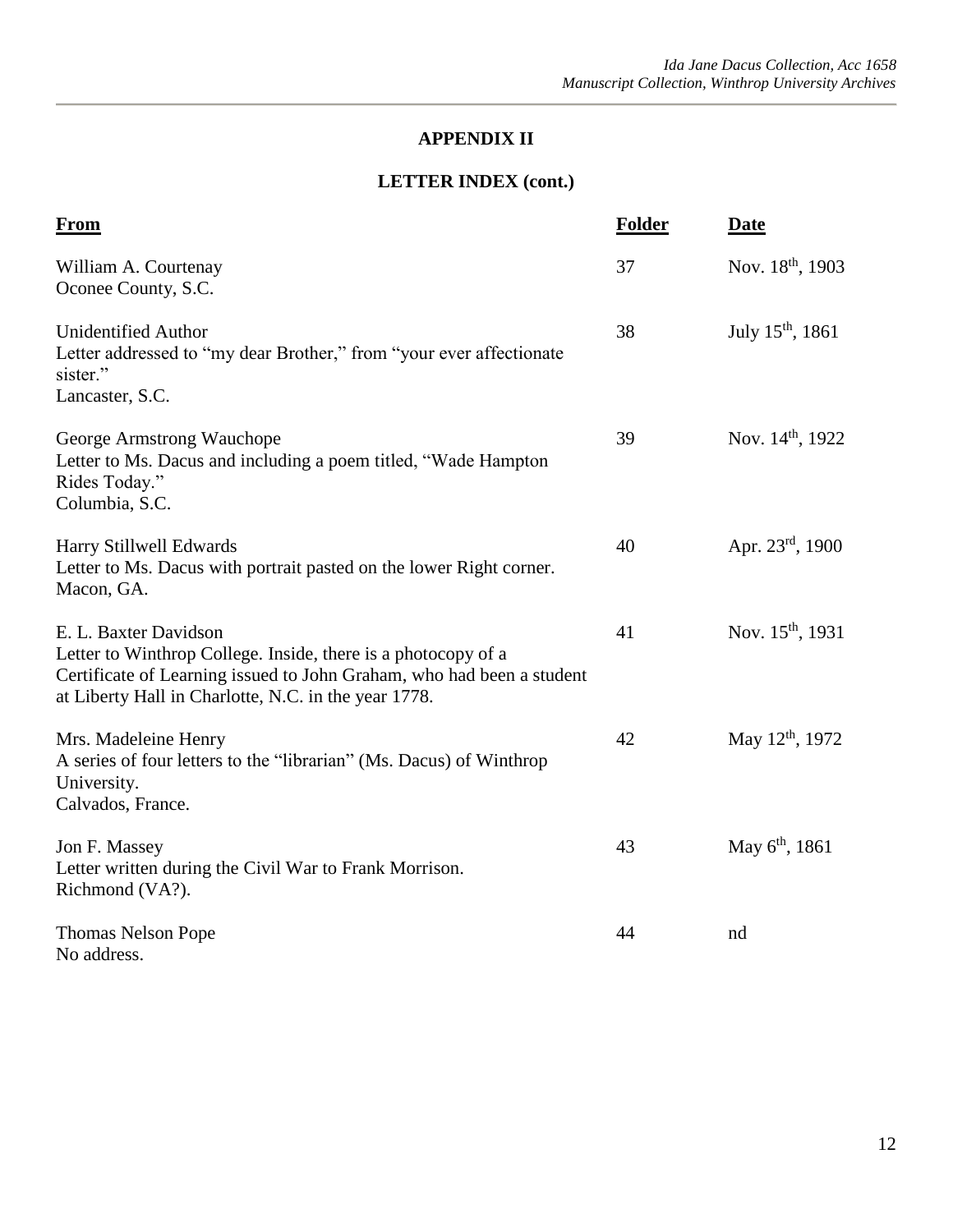#### **PHOTOGRAPH INDEX**

| <b>Description</b>                                                                                                                                                                                                                                                                                                                                                                                                                                                                                                                                                                                                                                               | <b>Folder</b> | <b>Date</b>     |
|------------------------------------------------------------------------------------------------------------------------------------------------------------------------------------------------------------------------------------------------------------------------------------------------------------------------------------------------------------------------------------------------------------------------------------------------------------------------------------------------------------------------------------------------------------------------------------------------------------------------------------------------------------------|---------------|-----------------|
| Photograph<br>Edward Biggers Mobley (1840-1904) & his body servant and former<br>slave, Hampton Stratford (born ca. 1824). Mobley served in the<br>Calhoun Guards of Chester County, SC during the American Civil<br>War with the 6th South Carolina Volunteers, Company A and the 6th<br>South Carolina Volunteers, Company F.<br>The description on the reverse side states: "E. B. Mobley, age 62<br>years, Co. F. 6 <sup>th</sup> S.C. Infantry, and Hampton Stratford, age 78 years,<br>who was his faithful body-servant during the entire Civil War.<br>Photographed Dec. $4th$ 1902, 34 years and seven months after the<br>surrender at Appomattox CH." | 45            | Dec. 4th, 1902. |
| Photograph<br>Photograph of a Confederate Monument at Camden, S.C.                                                                                                                                                                                                                                                                                                                                                                                                                                                                                                                                                                                               | 46            | ca1890s         |
| Photograph<br>Photograph of a Confederate Monument at Newberry, S.C.                                                                                                                                                                                                                                                                                                                                                                                                                                                                                                                                                                                             | 47            | ca1890s         |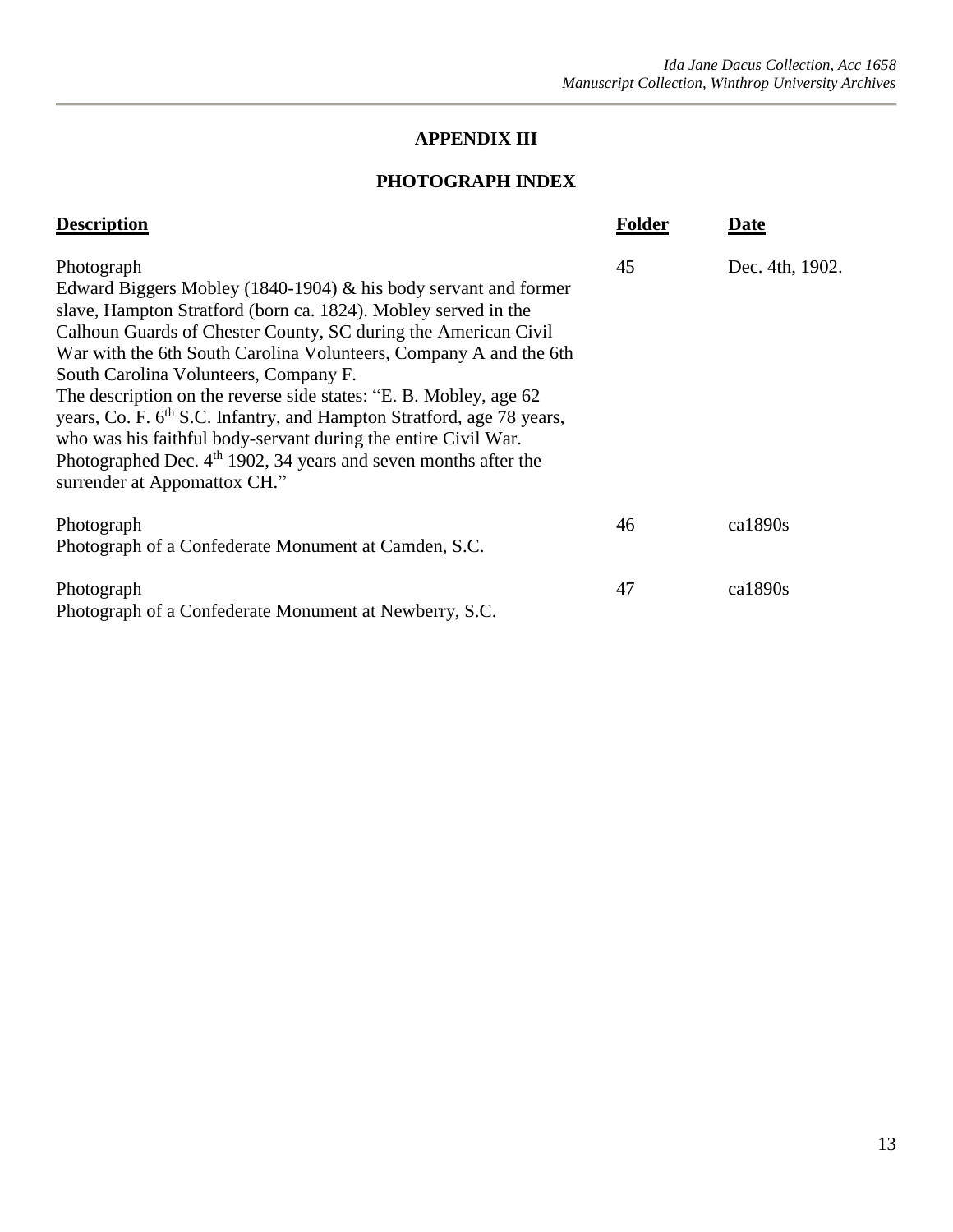# **DEEDS OF SALE AND LAND RECORDS**

| <b>Description</b>                                                                                                                                                                                                          | <b>Folder</b> | <b>Date</b>          |
|-----------------------------------------------------------------------------------------------------------------------------------------------------------------------------------------------------------------------------|---------------|----------------------|
| Indenture<br>John Olive to Frederick Jackson concerning a 140 acre tract of land in<br>Wake County, NC.                                                                                                                     | 48            | Aug. 3, 1795         |
| Indenture<br>Deed of the sale of land in Wake County, NC by Joseph and Willis<br>Regan to Molly Kellum.<br>Re-sale of land by Mary Kellum in October 22, 1822. Appears to be<br>witnessed by James Olive.                   | 49            | Dec. 11, 1807        |
| Deed<br>Sale for land between Jacob Rich, of Wake County, NC and Henry<br>Howell of Wake County, NC.                                                                                                                        | 50            | June, $25^{th}$ 1808 |
| Deed<br>Deed of sale of 140 acres of land in Wake County, NC between Henry<br>Howell and John Howell, both of Wake County, NC. Addressed by<br>Henry Howell. John Howell                                                    | 51            | Feb. $19th$ , 1813   |
| Deed<br>Deed of the notice of sale of a 21 year old "Negro Woman Slave,"<br>named Nice (sp.) by Joseph Gales to Joseph Howell in Wake County,<br>NC for \$325.00.                                                           | 52            | Mar. 2, 1824         |
| <b>Land Lease</b><br>Articles of Agreement between Cadan Olive and William Collins<br>allowing Collins to build a log house on his property beginning on<br>January 1, 1848 through December 31, 1852.<br>Wake County, N.C. | 53            | Jan. 1, 1848         |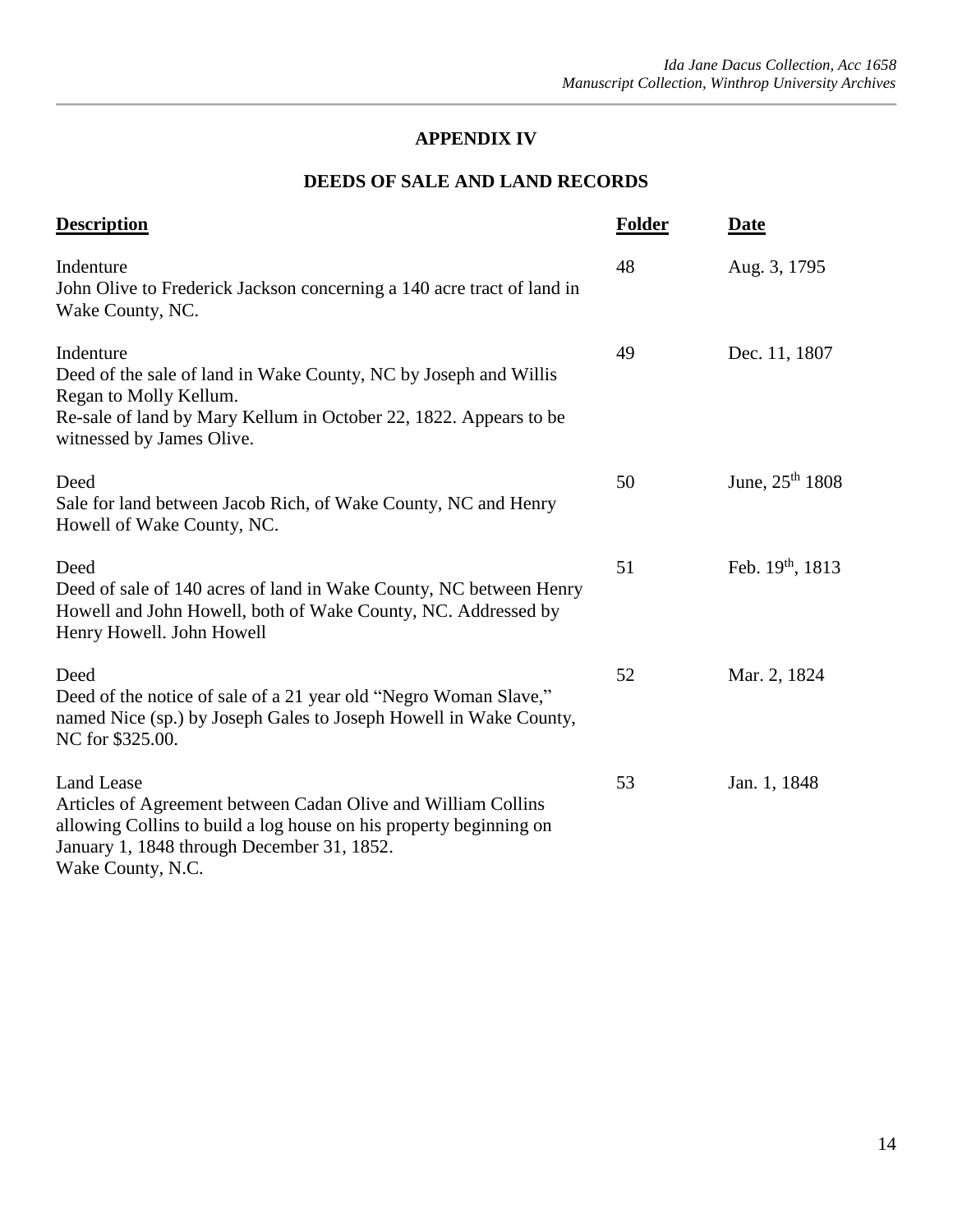# **APPENDIX V**

## **FINANCIAL RECORDS**

| <b>Description</b>                                                                                                                                                                                                                         | Folder | <b>Date</b>                  |
|--------------------------------------------------------------------------------------------------------------------------------------------------------------------------------------------------------------------------------------------|--------|------------------------------|
| List of Purchases.<br>Fragmented piece of paper with a list of purchases.                                                                                                                                                                  | 54     | Mar. 13 <sup>th</sup> , 1820 |
| Promissory Note<br>Promissory Note by George Emerich with a value of \$205.79.<br>Philadelphia.                                                                                                                                            | 55     | Mar. 3rd, 1832               |
| Promissory Note<br>Document is in regard to non-payment of a promissory note by George<br>Emerich (from folder 55) for the Value of \$205.79. Consists of four<br>double-sided pages with stamped seal on the first page.<br>Philadelphia. | 56     | July $5^{\text{th}}$ , 1832  |
| <b>Stock Certificate</b><br>Three shares at \$20.00 each for the Greenville & Columbia Railroad,<br>CO. Issued to T. P. Gary of Columbia, S.C.                                                                                             | 57     | May $1st$ , 1862             |
| War Tax Receipt<br>Receipt of war tax for \$18.77 of the Confederate States to S. J.<br>Willard. Signed by Jason A. Wardlaw.                                                                                                               | 58     | July $3^{\text{rd}}$ , 1862  |
| Bond<br>\$600 receipt for registered bond of the Confederate States of America<br>to Nancy and Anna Clark. John Wilcox is listed as the Depositary.<br>Marion, S.C.                                                                        | 59     | Mar. 26 <sup>th</sup> , 1864 |
| <b>Bond</b><br>\$100 receipt of registered bond of the Confederate States of America<br>to S. J. Willard. R. J. Wardlaw is listed as the Depositary<br>Abbeville, S.C.                                                                     | 60     | Mar. 28 <sup>th</sup> , 1864 |
| <b>Bonds</b><br>\$200.00 receipt for Registered Bonds of the Confederate States of<br>America to Southern Mutual Life Insurance. Macon, Georgia. With<br>William Butler Johnston (1809-1887) as the depositary.                            | 61     | June 4 <sup>th</sup> , 1864  |
| Estimate and tax assessment<br>Estimate and tax assessment form of agricultural products of Biggers<br>Mobley to be paid to the Confederate States in Chester, S.C. The taxes<br>were on Corn, Cured Fodder, Molasses, and peas.           | 62     | Jan. $27th 1865$             |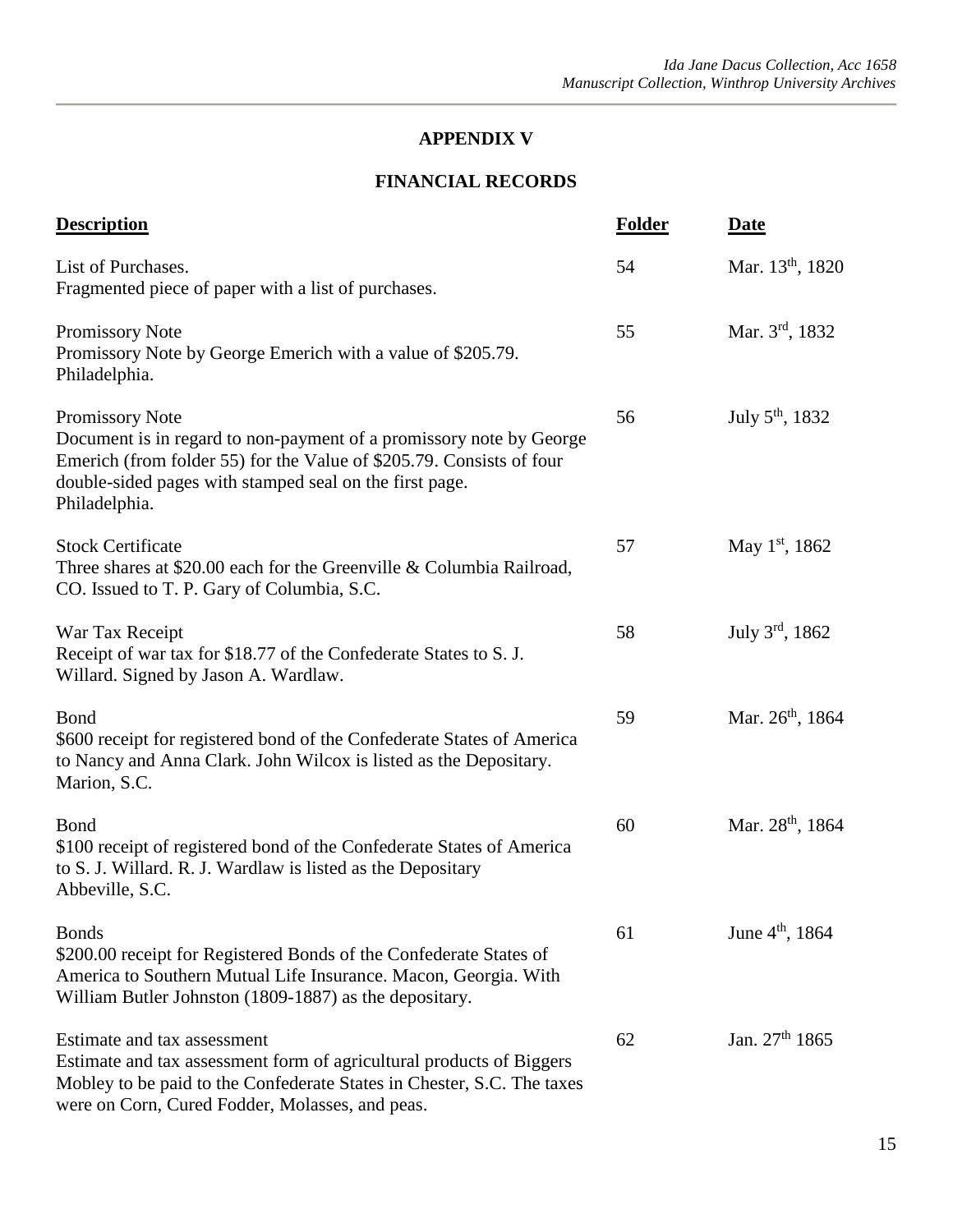# **POEMS AND SONNETS**

| <b>Description</b>                                                                                                                                                                                                                                                                                            | Folder | Date |
|---------------------------------------------------------------------------------------------------------------------------------------------------------------------------------------------------------------------------------------------------------------------------------------------------------------|--------|------|
| Margaret Junkin Preston Poem<br>Handwritten poem by Margaret Junkin Preston (1820-1897) unofficial<br>Poet Laureate of the Confederacy. The opening lines read:<br>"Lying this side God's dwelling place,<br>Catching the whispered word which faith<br>Both will be yonder –Side by side"                    | 63     | nd   |
| Henry Timrod Sonnet<br>Sonnet from author Henry Timrod (1829-1867), unofficial Poet<br>Laureate of the Confederacy, who lived in Columbia, S.C. The poem it<br>titled, "Oh, Have Graced No Single Song of Mine," though the<br>handwritten document is unsigned and it is unknown if he penned it<br>himself. | 64     | nd   |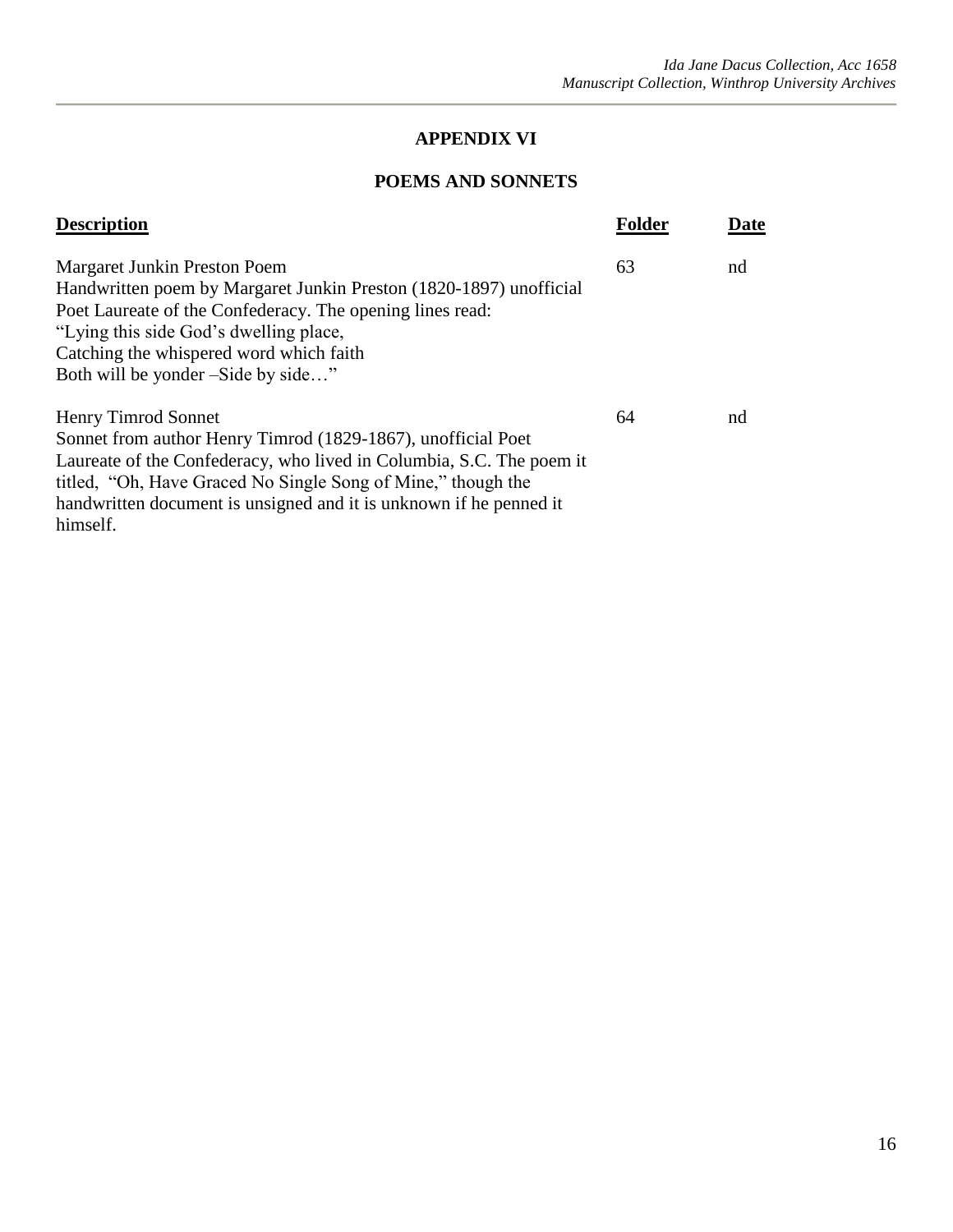# **NOTICES**

| <b>Description</b>                                                                                                                                                                                                                                                                                                                                                               | <b>Folder</b> | Date                  |
|----------------------------------------------------------------------------------------------------------------------------------------------------------------------------------------------------------------------------------------------------------------------------------------------------------------------------------------------------------------------------------|---------------|-----------------------|
| Notice<br>Document from the Council Chamber of Aiken, S.C. to Captain A. H.<br>Martin who was appointed Leader of Patrol No. 1. The patrol included<br>W. R. Poag, J. Lee Allison, W. J. McBryde, and F. W. Rambout. This<br>document is signed by Clerk of Council, James Tupper.                                                                                               | 65            | Apr. $10^{th}$ , 1843 |
| Notice<br>Notice from H. H. Randall, Marshall of the Town of Aiken to John<br>Britton for the neglect of Patrol Duty. Britton was fined \$6.00 for<br>neglect of patrol duty on May 20, 1844 and \$1.52 for the "Costs of this<br>Process." This document is signed by Clerk of Council, L. Hobson and<br>Witnessed by James Tupper.                                             | 66            | May $22^{nd}$ , 1844  |
| Notice<br>Letter from leader B.W. Mosely, member of the Town Council of<br>Aiken, S.C. informing that I. M. Perice (price?) missed patrol duty on<br>April 9, 185, April 19, 1855, April 29, 1855, May 9, 1855, May 19,<br>1855, May 29 1855, June 9, 1855, June 19, 1855, and June 29 1855.<br>Also N. Mullin also missed June 29, 1855. The document is dated July<br>2, 1855. | 67            | July $2^{nd}$ , 1855  |